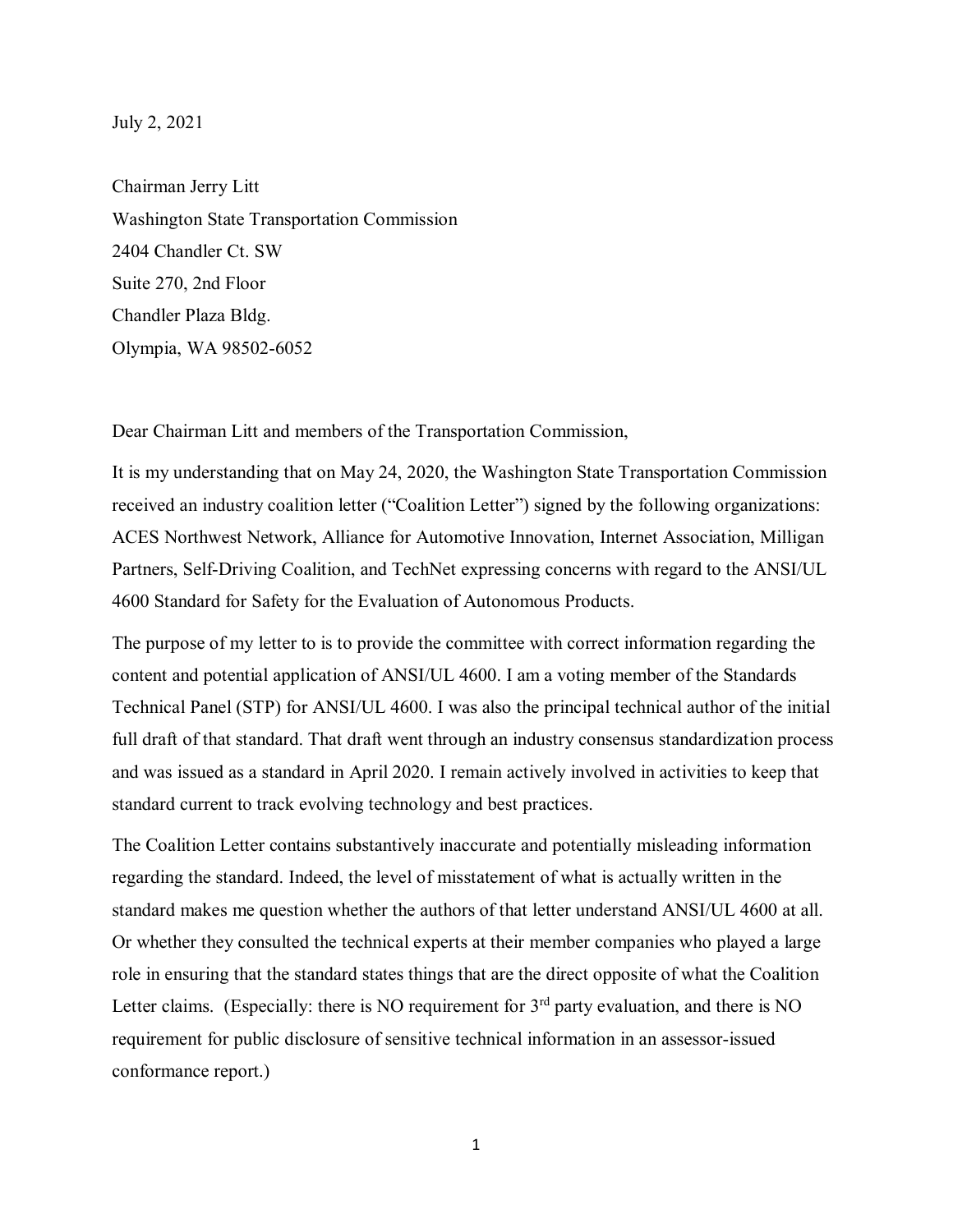For purposes of discussion, quotes from the Coalition Letter are included for rebuttal.

*Coalition Letter: "However, [UL 4600] has some notable limitations. The standard is not a regulatory document, nor has it been adopted into legislation or regulation by any government entity anywhere, in the U.S. or abroad. UL 4600 is in the process of being revised and parallels work on other AV standards being developed around the world today at SAE, ISO, IEEE, and other key standards bodies."*

## Response:

- The fact that UL 4600 is not a regulatory document and has not been adopted into legislation is true of other safety standards in the US as well, including ISO 26262 and ISO 21448. This is not a "limitation" in any sense.
- UL 4600, like all standards, is revised over time. That is not a limitation. Rather, the flexible update timeline for UL 4600 ensures it will keep up to date with the industry rather than weigh down companies with potentially obsolete requirements. Moreover, unlike most standards, UL 4600 has an explicit mechanism to give companies a reasonable time to transition to new practices as appropriate for their situation as the standard evolves.
- Any implication that UL 4600 is redundant to other standards is incorrect. UL 4600 is designed to be compatible with other standards to provide a holistic view of system level safety beyond the scope of any of the other standards. In other words, it helps integrate a set of standards into a unified approach. UL 4600 has been specifically designed to not conflict with other automotive safety standards.

*Coalition Letter: "In particular, during a presentation to the Washington AV Working Group joint subcommittee meeting, a proponent of UL 4600 stated that in the evaluation and certification process, there would be a "role for outside experts" to decide if there is "adequate evidence" of system safety. When asked if such outside experts would have access to confidential business information, the proponent of UL 4600 stated that officials evaluating ADS would have "proprietary insights" and would need to keep such information confidential."*

## Response:

• This is a potentially misleading set of quotes that seems taken out of context (and is indeed taken out of context if it is me that is being quoted, which is possibly the case).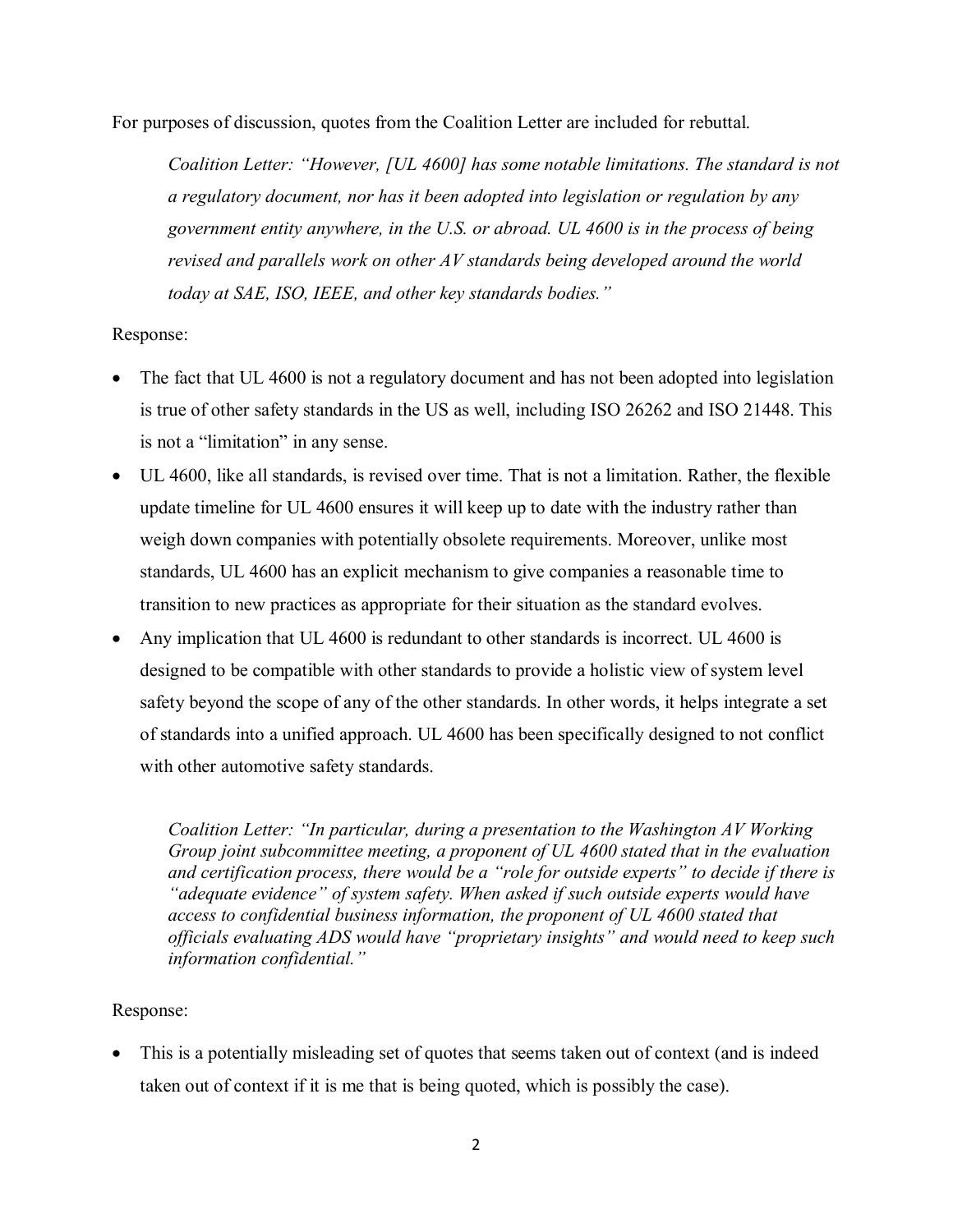**UL 4600 DOES NOT REQUIRE EXTERNAL ASSESSORS.** Rather, assessors are required to be "independent" and can definitely be internal to the AV company.

• External assessors would have a role ONLY IF the AV company wishes to use them. There is thus no requirement whatsoever to disclose proprietary information or insights to any external party, because there is no requirement to use an external party to achieve ANSI/UL 4600 conformance.

*Coalition Letter: "UL 4600 is a very new ADS standard with a significant update planned for 2021 to address comments provided on the initial version released in April 2020. UL 4600 thus far has very little adoption among ADS developers, and further updates to it will likely be needed as ADS developers leverage concepts from UL 4600 into their design and safety methodology processes and share learnings from their experiences.* 

## Response:

- As mentioned previously UL 4600 (and other standards) will need to evolve to keep pace with the industry. This is a feature rather than a limitation. All AV standards are "new" and indeed ANSI/UL 4600 is already older than other standards that are about to be issued or are in development.
- Essentially the same criticism of newness and potential change can be made against ISO 21448, which is a standard that works with ANSI/UL 4600 with application to AV safety. ISO/PAS 21448 was issued in January 2019, and already there is a very significant update (I would say a bigger comparative change than for UL 4600) to ISO 21448, which is targeted for release in 2021. This is to be expected for a fast-evolving technical area.
- To suggest that standards that have been formally issued through an accredited industry consensus process (true of both ANSI/UL 4600 and ISO 21448) should not be adopted because they are new or might change is tantamount to saying that no standard should ever be adopted in the AV field.
- Consider that at least some of the companies behind the Coalition Letter are voting members for ANSI/UL 4600 and/or ISO 21448. Why would they not want to follow standards they themselves helped write?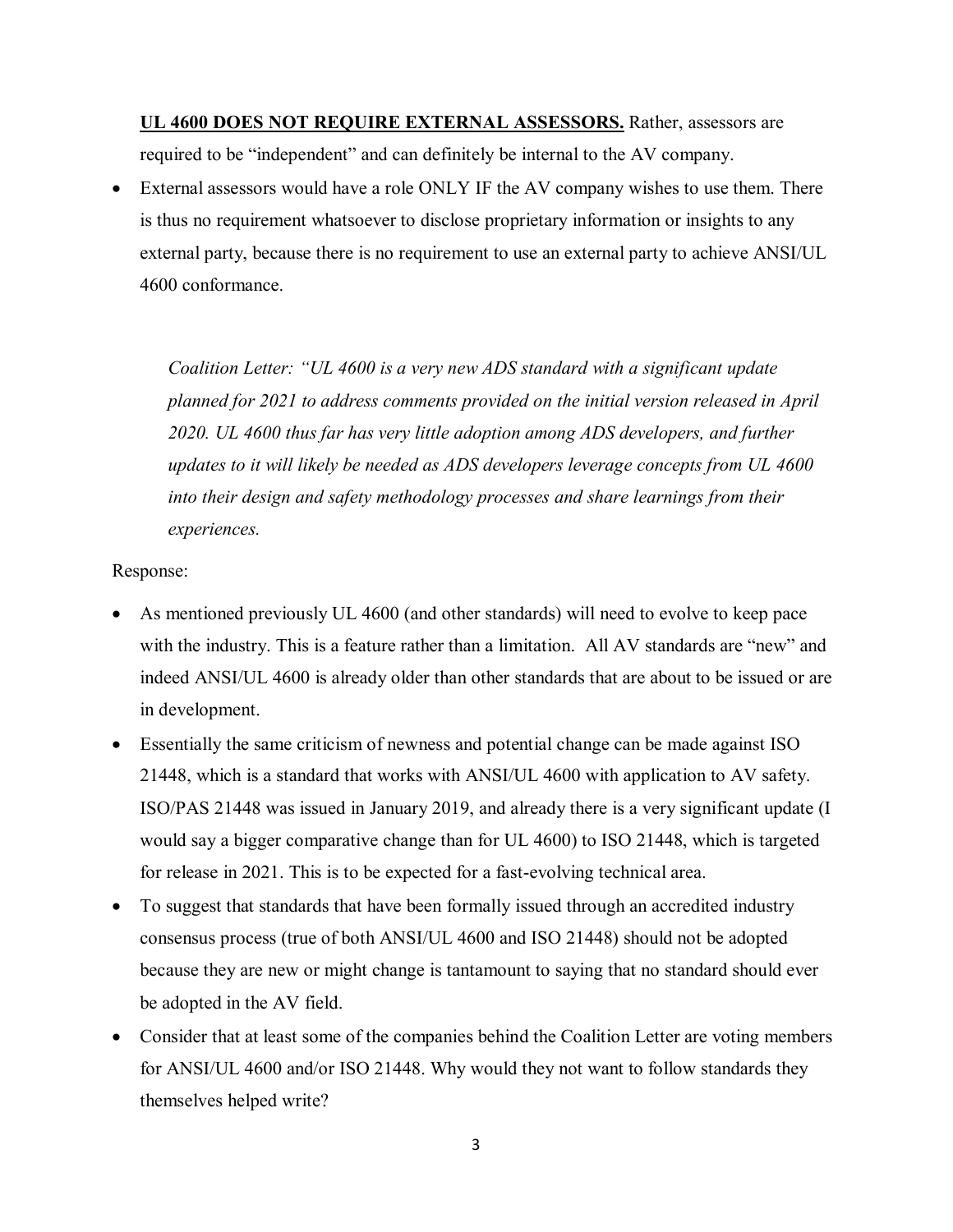*Coalition Letter: "The UL 4600 standard is a helpful tool for ADS developers, but it requires a significant interpretation by the technical engineering teams. Therefore, any third-party assessment could only be an audit to confirm that all the elements of 4600 were addressed, not a technical evaluation of the quality or sufficiency of the evidence provided for each of the elements."*

- Any notion that a "third party assessment" is the way to ensure conformance with ANSI/UL 4600 misapprehends the fundamental nature of the standard. ANSI/UL 4600 conformance requires BOTH an internal technically sophisticated team to ensure the technical decisions are correct AND an independent group to ensure that the technical evaluation team did a thorough job. The combination of these two evaluative processes is a core concept in the standard. Therefore, conformance definitely does require "a technical evaluation of the quality or sufficiency of the evidence provided for each of the elements/"
- The discussion of "any third-party assessment" is a red herring. No such assessment is required by ANSI/UL 4600.

*Coalition Letter: "If mandated, UL 4600 would require third-party certification of autonomous vehicles. This would be unique at the state level, inconsistent with the existing federal self-certification system for vehicles, and contribute to fragmentation of design, construction, and performance standards across jurisdictions."*

- This is simply untrue. ANSI/UL 4600 does not require third-party certification. Period.
- Additionally, ANSI/UL 4600 only defines "conformance" and does not define a method of establishing "compliance."
- This point and the purported implications seem to be made up entirely out of whole cloth with regard to the actual content of ANSI/UL 4600.

*Coalition Letter: While UL 4600 is a valuable contribution to the dynamic and stillevolving landscape of ADS standards, there are numerous other best practices and standards from SAE, AVSC, ISO, and IEEE that address other aspects of ADS safety.*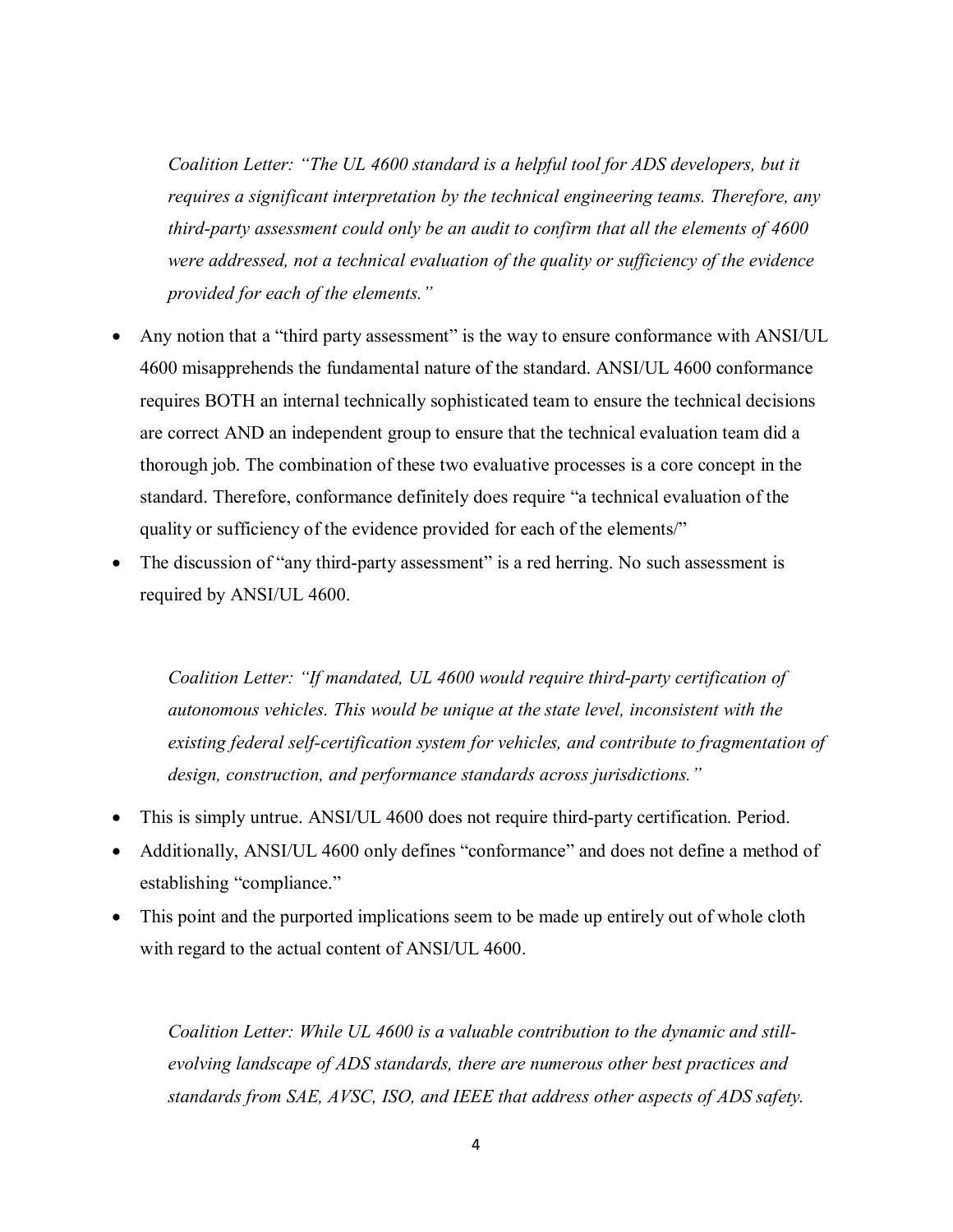*While these organizations are working actively to develop them, there is not yet any widely accepted, proven safety methodologies for ensuring safety across all phases of development, testing and deployment of ADS.*

• ANSI/UL 4600 is acknowledged by the US DOT as the leading candidate for the role of a system level safety standard. (NHTSA ANPRM document 85 FR 78058) Indeed, it is the only standard identified by US DOT as an attractive candidate that addresses the goal of "ensuring safety across all phases of development, testing and deployment of ADS" equipped vehicles.

*Coalition Letter: "UL 4600 can be a useful tool to assist ADS companies in their development processes, encouraging companies to structure their safety approach. However, requiring developers to adhere to UL 4600 would potentially create a sense of compliance that discourages more robust processes for establishing safe internal engineering standards or organizational processes that prioritize safety."*

- This statement effectively argues that no industry standards should ever be required for fear of a "compliance" culture. This specious reasoning does not support an argument that the automotive industry should be exempt from conforming to their own industry consensus standards. It is important to note that other industries are in fact required to comply with their industry standards (e.g., aviation, rail, petrochemical processing) with commendable safety outcomes overall.
- The statement seems to suggest, without evidence, that internal processes and standards are somehow "more robust." If member companies want to claim that this is the case, they should offer some transparent basis for such a claim. Regardless, if they exceed the requirements of ANSI/UL 4600 then there should be no problem establishing conformance to it.
- ANSI/UL 4600 defines neither engineering standards nor organizational processes. There there is no basis for claiming that it could somehow "discourage more robust processes."
- ANSI/UL 4600 specifically requires both defining and measuring the health of safety culture, which is the usual antidote for any potential "compliance" mentality.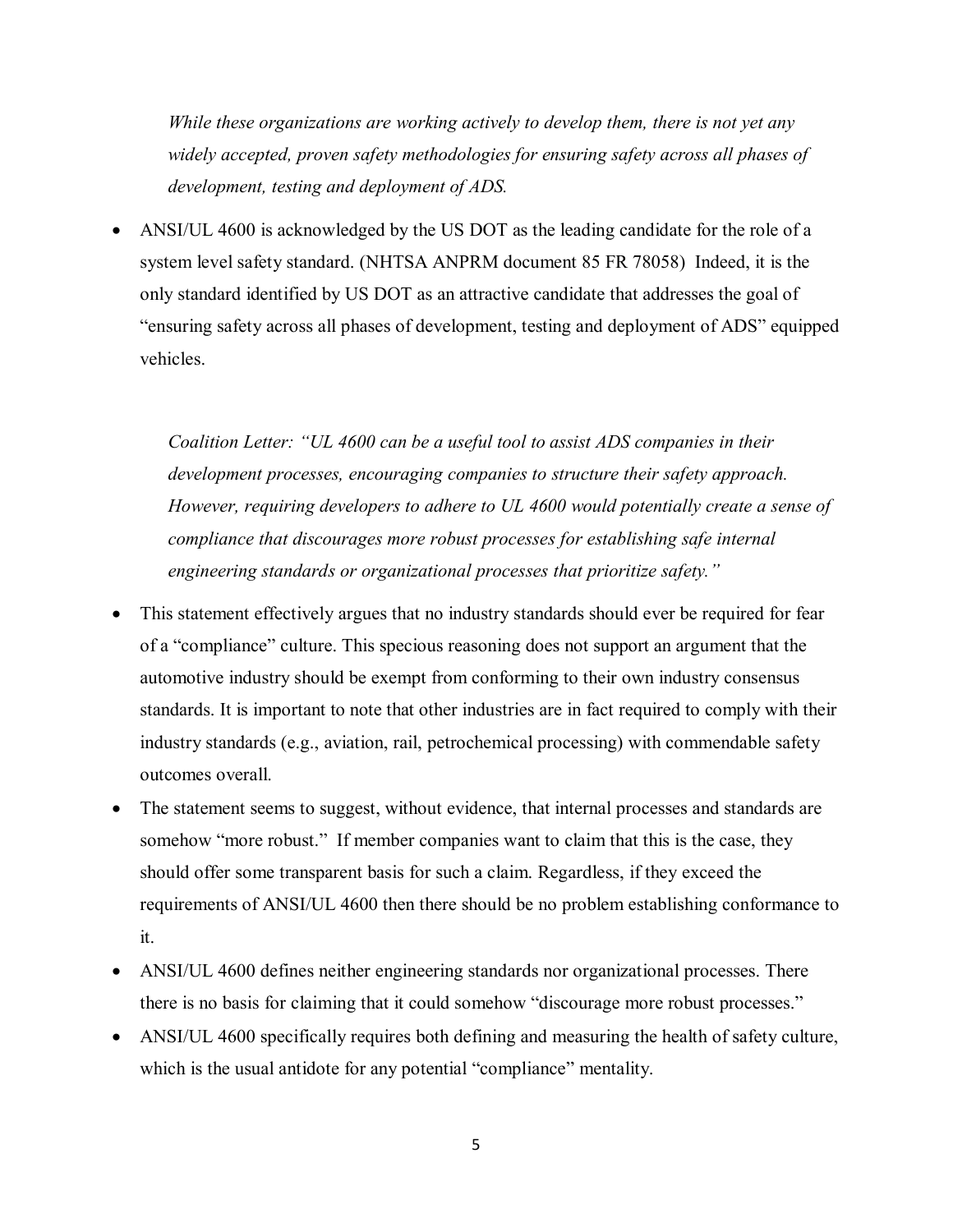*Coalition Letter: For these reasons and without even addressing the concerns regarding protection of confidential business information and intellectual property, at this time UL 4600 does not lend itself as a regulatory tool for safety assessments and determinations.*

- Again, there is no requirement whatsoever to disclose confidential business information nor intellectual property outside any AV company seeking ANSI/UL 4600 conformance.
- Conformance reports generally contain information about the qualifications of the assessor and whether all the requirements of ANSI/UL 4600 have been met. There is no requirement whatsoever for a report stating ANSI/UL 4600 conformance has been achieved to contain any proprietary technical information. There is no requirement for  $3<sup>rd</sup>$  party nor public disclosure of the safety case. (See ANSI/UL 4600 clause 17.3.3)
- Rather, ANSI/UL 4600 has specifically been written to support the "self-certification" model favored by the automotive industry.

*Coalition Letter: "The undersigned organizations appreciate the assurance that such information would be kept confidential. We are concerned, however, that there is no guarantee within the structure of UL 4600 that such information would be protected. Therefore, we encourage the Commission to reconsider its interest in UL 4600 as a basis for developing AV regulations."*

- Since ANSI/UL 4600 does not require the disclosure of any confidential information outside the AV organization, it makes no sense for it to address the topic of confidentiality. (If the authors of the Coalition Letter believe there is such a requirement, they should inform their voting members on the STP, since no such requirement was intended. To date they have raised no such concern since the standard was issued.)
- Any imputed "assurance" (again assuming I'm the speaker being referred to) is a statement taken out of context. Rather, industry practices ensure that AV companies are in control of the confidentiality of their own information. ANSI/UL 4600 does not change this, nor does it have any relevance to this topic other than to not force any proprietary disclosures.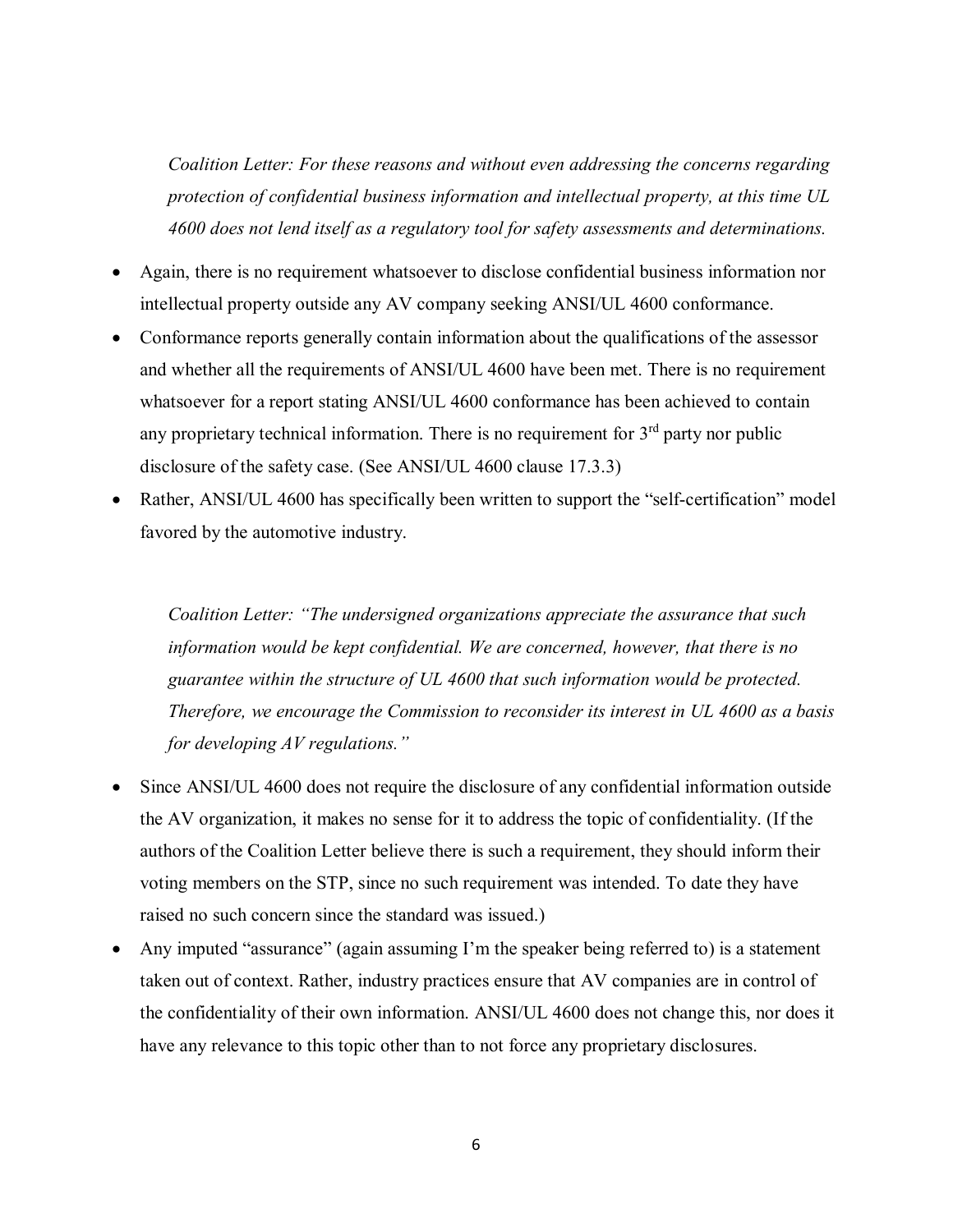• If any organization should elect to involve a third party assessment organization on a purely voluntary basis, the AV company is not restricted by the standard from taking any steps it deems appropriate to protect its confidential information. The third party assessment industry routinely deals with proprietary information from many sources, including full access to design materials for car companies, and has been doing so for decades. Again, options for ensuring protection of IP include not actually using third parties at all, since there is no requirement whatsoever for third party involvement in creating an ANSI/UL 4600 conformance report.

Based on the above, requiring submission of an ANSI/UL 4600 independent assessment conformance report according to clause 17.3.3 of that standard would require no disclosure of substantive technical information, and no involvement of any  $3<sup>rd</sup>$  party. Rather, it would amount to a requirement for a self-certification of conformance.

The Commission should be aware that ANSI/UL 4600 provides the following:

- A uniform set of rules to help ensure that essential aspects of safety have been thoroughly considered before deployment.
- Uses feedback loops to permit managing the risk of "unknowns."
- Transparent assessment. The entire standard is written from an assessment point of view to help ensure completeness and clarity. If the designers have produced a valid safety case, there should be no surprises during assessment.
- Plays well with existing safety standards (e.g., ISO 26262 and ISO/PAS 21448) while filling potential gaps, such as deployment of machine learning.
- Supported by U.S. DoT and acknowledged in the January 2021 U.S. DoT Comprehensive Plan as the standard to address overall ADS Safety.

As this technology advances and companies look to governments for a "pathway to deployment" by removing the human driver, the Commission is now aware that ANSI/UL 4600 is an available, industry-created safety standard that addresses the safety design of driverless vehicles